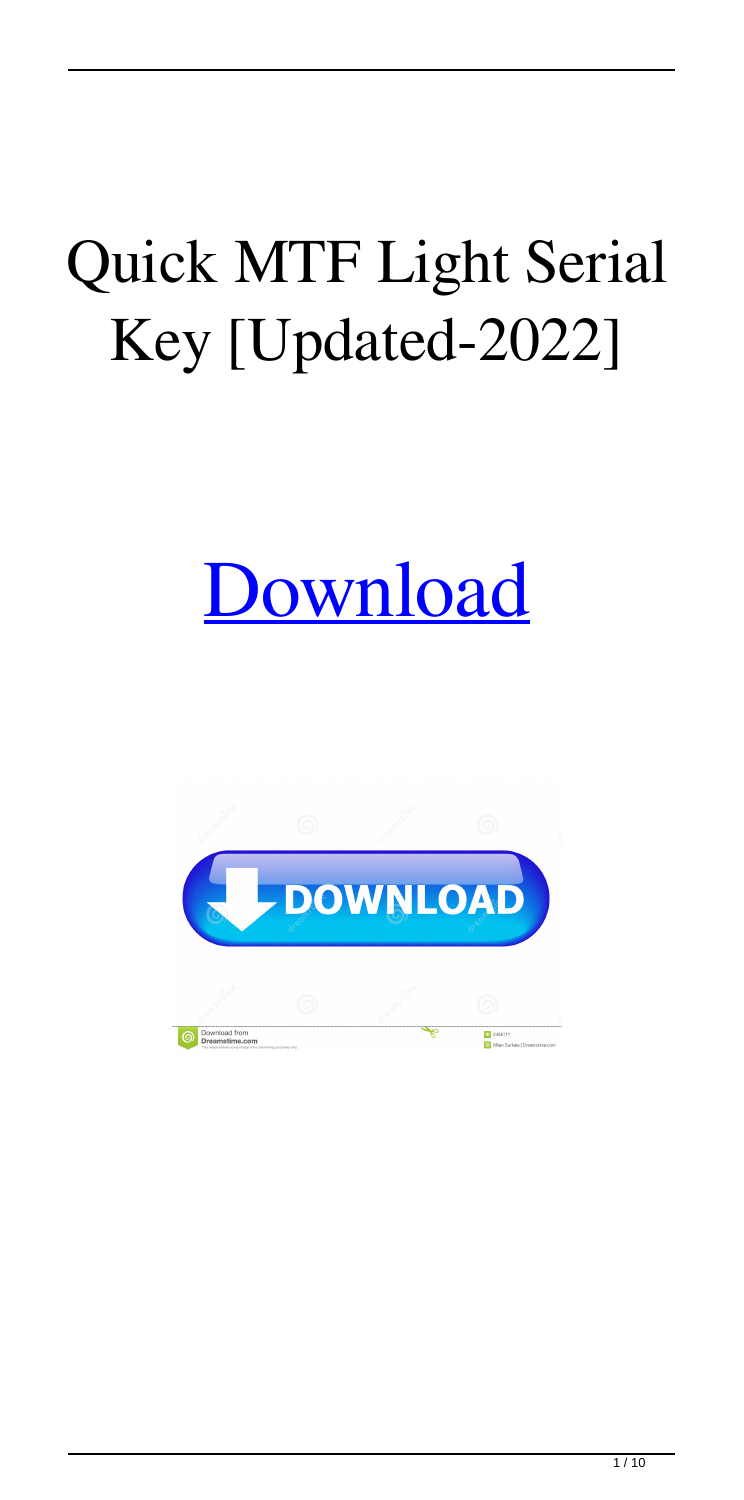Quick MTF Light is a simple, yet useful application that allows the user to analyze a single picture and determine its various quality parameters, such as sharpness, contrast, and resolution. The program uses a very simple interface, which allows it to be used by even novice users. The application is extremely easy to use, as it requires no further training whatsoever. All data is automatically retrieved and displayed on the screen. In terms of evaluation, the Quick MTF Light application can generate 3 types of charts: The first type is a graphical depiction of the performance of a given device, based on its output image. By clicking on one of these charts, the utility will display a second, more detailed, version, which can be exported to PNG, JPG or BMP formats. Another type of output chart, which does not include a display, is also available. This chart allows the user to see textual data directly. The last type of output chart provided by the application can be generated as a table. It provides various information, such as exposure time, aperture, lens focal length and the like. The tabular data is also easy to comprehend, as it can be filtered and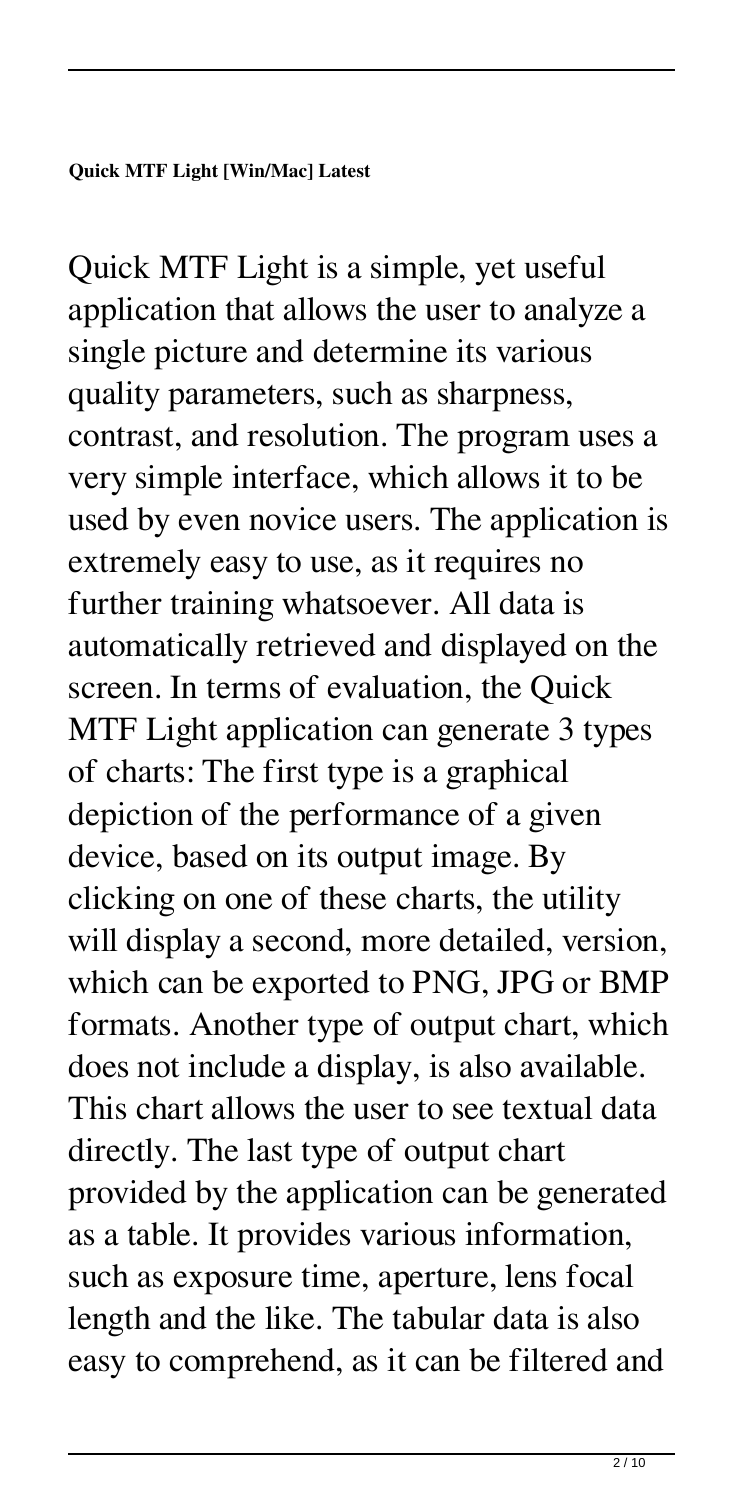sorted by selecting the relevant criteria. The user can adjust some parameters, such as the brightness of the screen and contrast. Similar utilities The Quick MTF Light utility can be used alongside similar applications. For example, if a user wishes to have a look at the output of a given lens, one may want to try out the Exposure Star rating, or other similar software. Once the main difference between Quick MTF Light and the other programs has been pointed out, one should not hesitate to try out the application. Quick MTF Light is an efficient and user-friendly utility that aims to make its users more knowledgeable when it comes to their photographs. The application is extremely easy to use, as it does not require any particular expertise. The interface is extremely simple, as it does not require any further training. The utility is able to process various image formats, such as PNG, JPG, BMP and TIFF. Three types of charts are automatically generated and each one is color-coded. Three more textual charts are also provided. Each one can be exported to a specific format. These three charts are very useful, as they allow the user to assess the performance of a given lens. OryConvert X3 is a powerful photo processing application,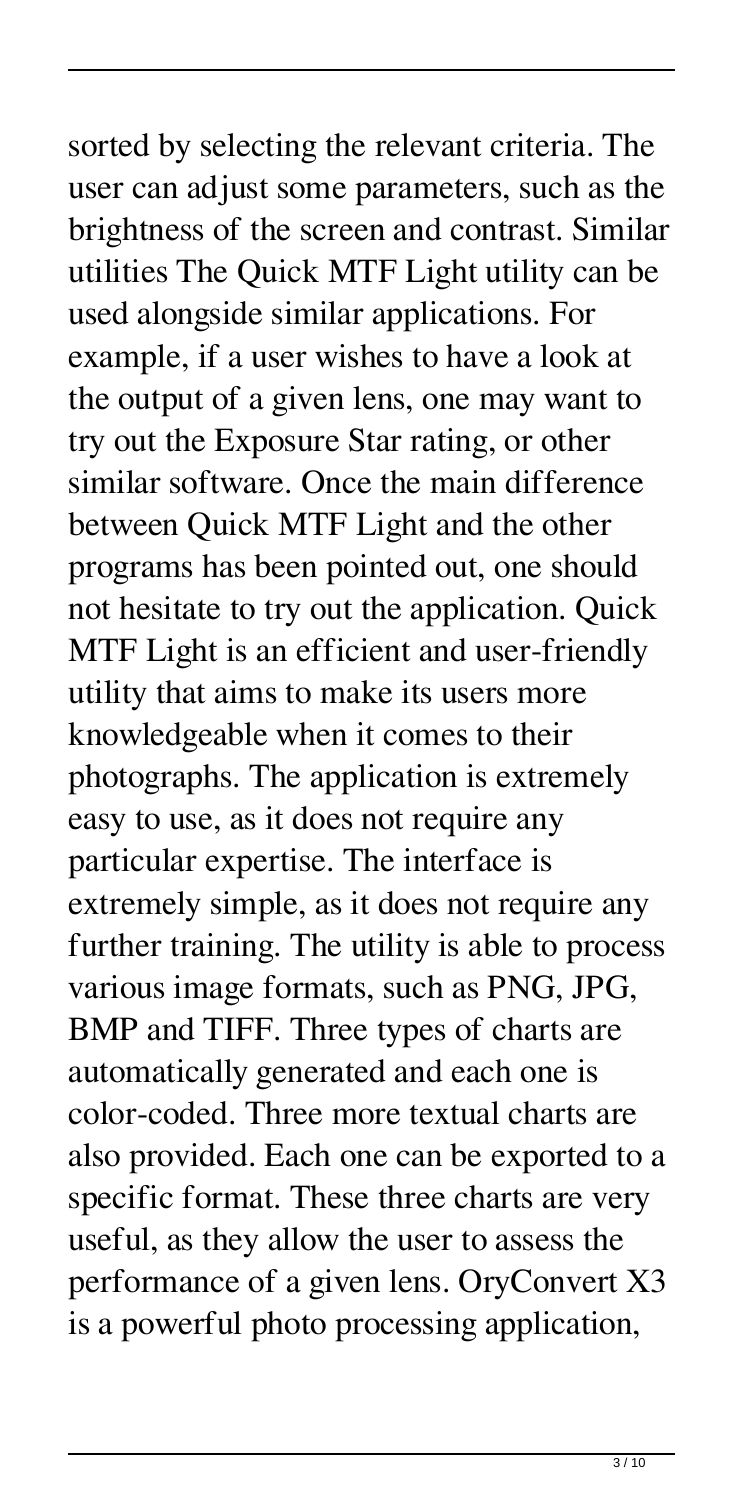### which makes it easy to achieve quality

### **Quick MTF Light Incl Product Key Free Download**

81e310abbf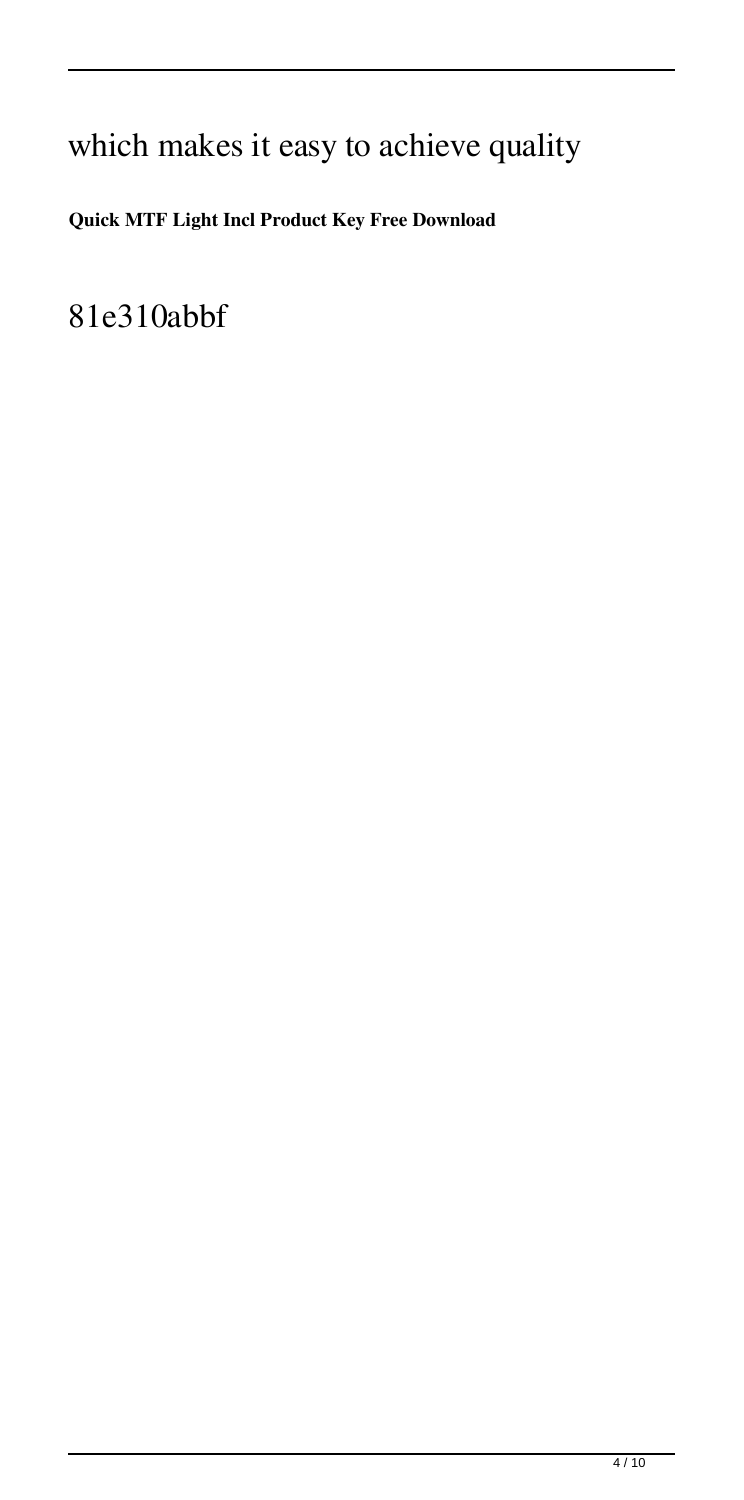Quick MTF Light is a utility for analyzing the quality of multimedia captured by a given device. The application can automatically determine the amount of information recorded on a selected file, and subsequently analyze the entire image. Reviews: Features: Is there a difference between an online tutorial and a walkthrough? A video tutorial is an excellent way to learn how to use a new piece of software. However, it is very tiresome to watch a video tutorial over and over again. If you have a way of saving your video tutorials, it could be much more convenient. With Walkthroughs, you get only a once chance to view the tutorial and you are done. No need to watch it again and again. That is why I created this app. Note that Walkthroughs are created by actual users, not software developers. That is why you get only professional opinions of a given software. This is the reason why I have included a FREE bonus. Without further ado, let's get to the point. What is the purpose of this app? Here is a quote by Justin from his YouTube channel. This is from the beginning of the Walkthrough.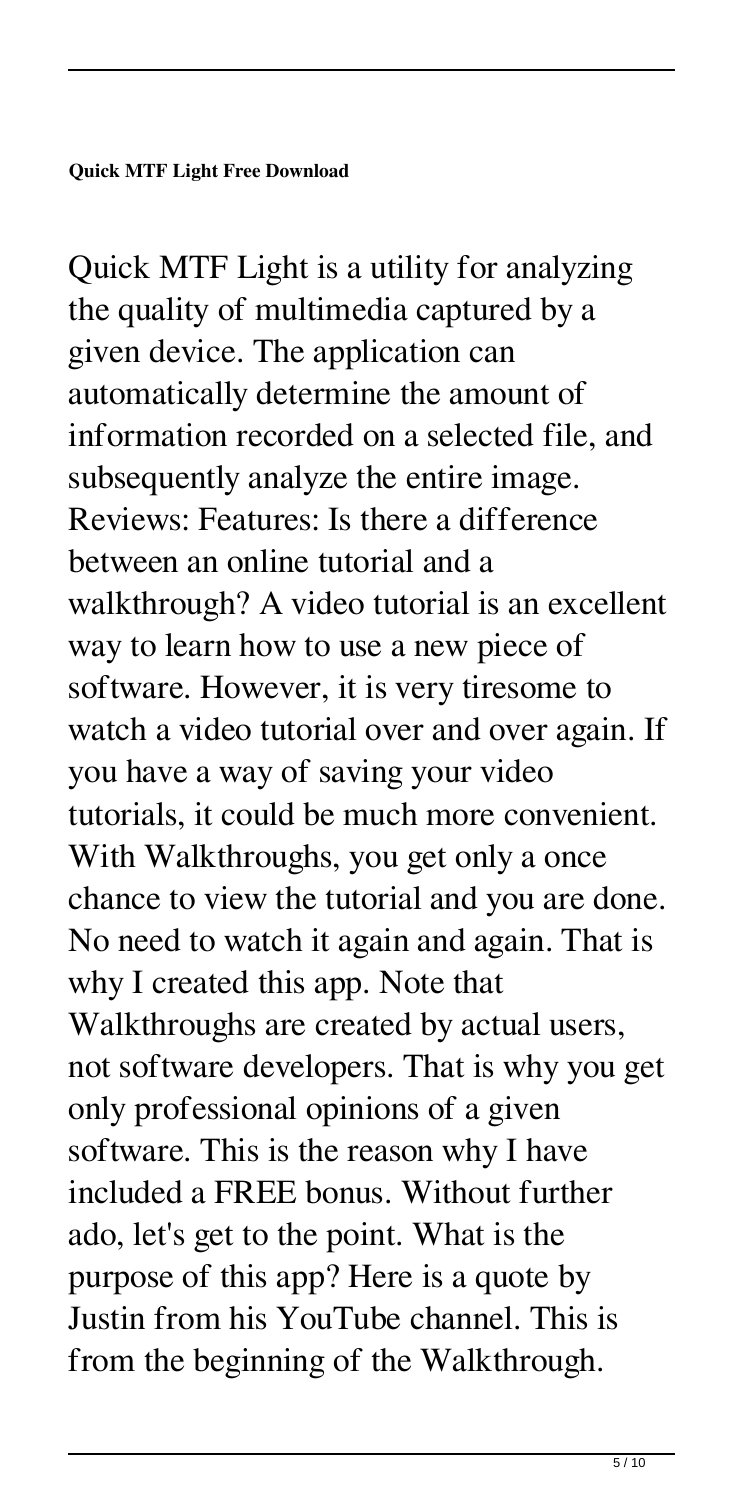"Thank you for downloading my free walkthrough! Here's my goal: I'll go over the features of the software, what they do, and some simple troubleshooting techniques. It doesn't get more simple than this. And if you've already installed the software, you can probably skip this part and go right to step 3. " This app is very similar to what I've done in my YouTube channel. As you can see, I'm not really explaining the software and I'm not wasting your time. I'm telling you how to solve your problem in the quickest and most effective way. Walkthroughs are not only created by Justin, they are created by actual users. And that is why you get only professional opinions of a given piece of software. In case you missed it, I'm pretty sure you noticed that the title is written in Bold. Now let's go over the features of the application. How to use it? In this part of the walkthrough, you will learn how to install, launch, and use the software. Let's start with Step 1. Step 1:

**What's New In?**

Disclaimer: 1.The products listed in the site are supplied by third parties, and they are only provided for information purposes.We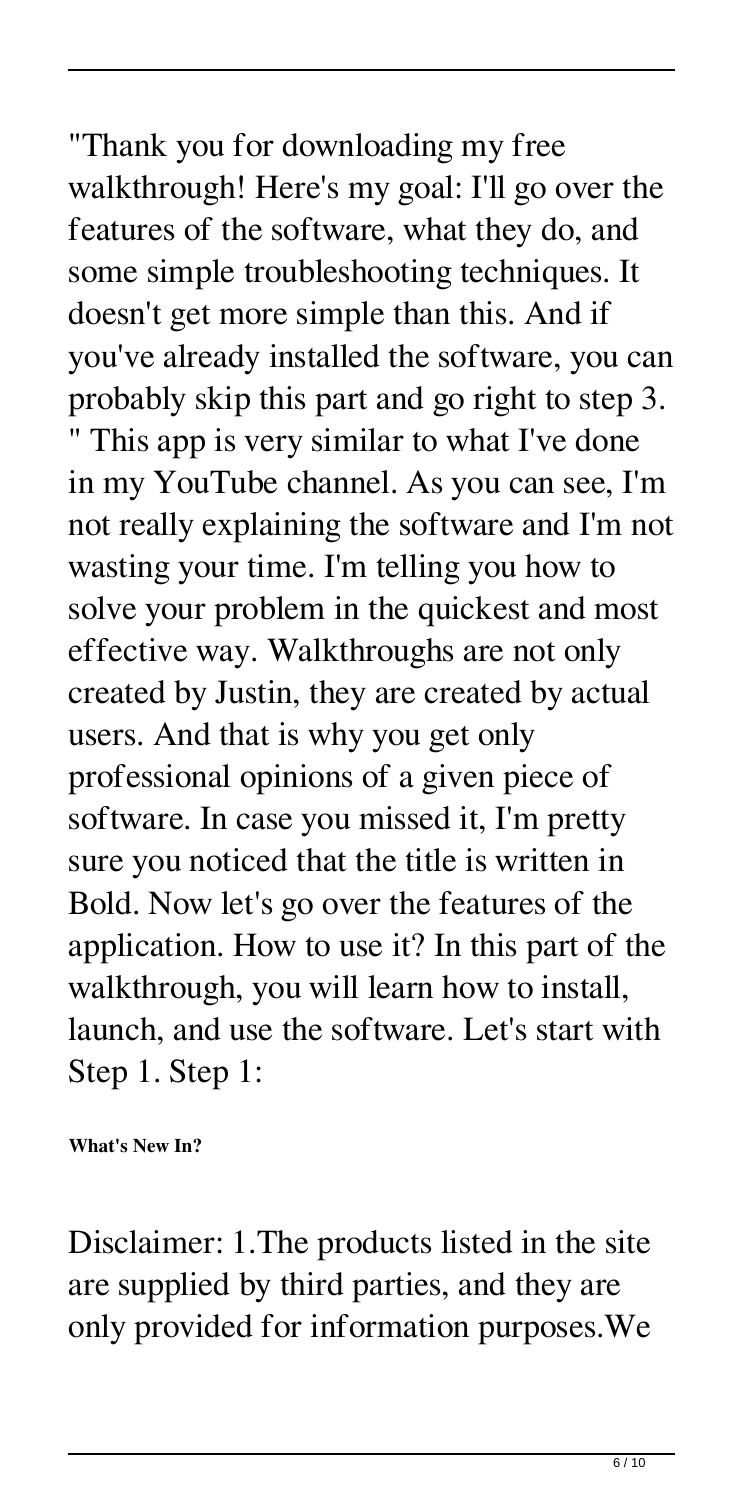have no liability for information provided by those third parties, and for information provided by the third parties is only for reference purpose and is not binding for the third parties. We have no liability for information provided by third parties, and for information provided by the third parties is only for reference purpose and is not binding for the third parties. 2.The third party trademarks, logos and service marks mentioned on the website are the property of the respective companies. 3.Content of the site is delivered to our users from third parties. 4.In the event that the third party content violates the copyright of the user or belongs to the user, the user may request for its deletion.1. Field of the Invention The present invention relates to a method of forming a reflective mask, a mask blank for manufacturing the reflective mask, and a reflective mask for use in exposure of a semiconductor substrate. 2. Related Art In a projection exposure apparatus for manufacturing a semiconductor device such as a large-scale integrated circuit (LSI), a short-wavelength light source is used in order to improve the integration of a pattern in the semiconductor device. In particular, a deepultraviolet light source having a wavelength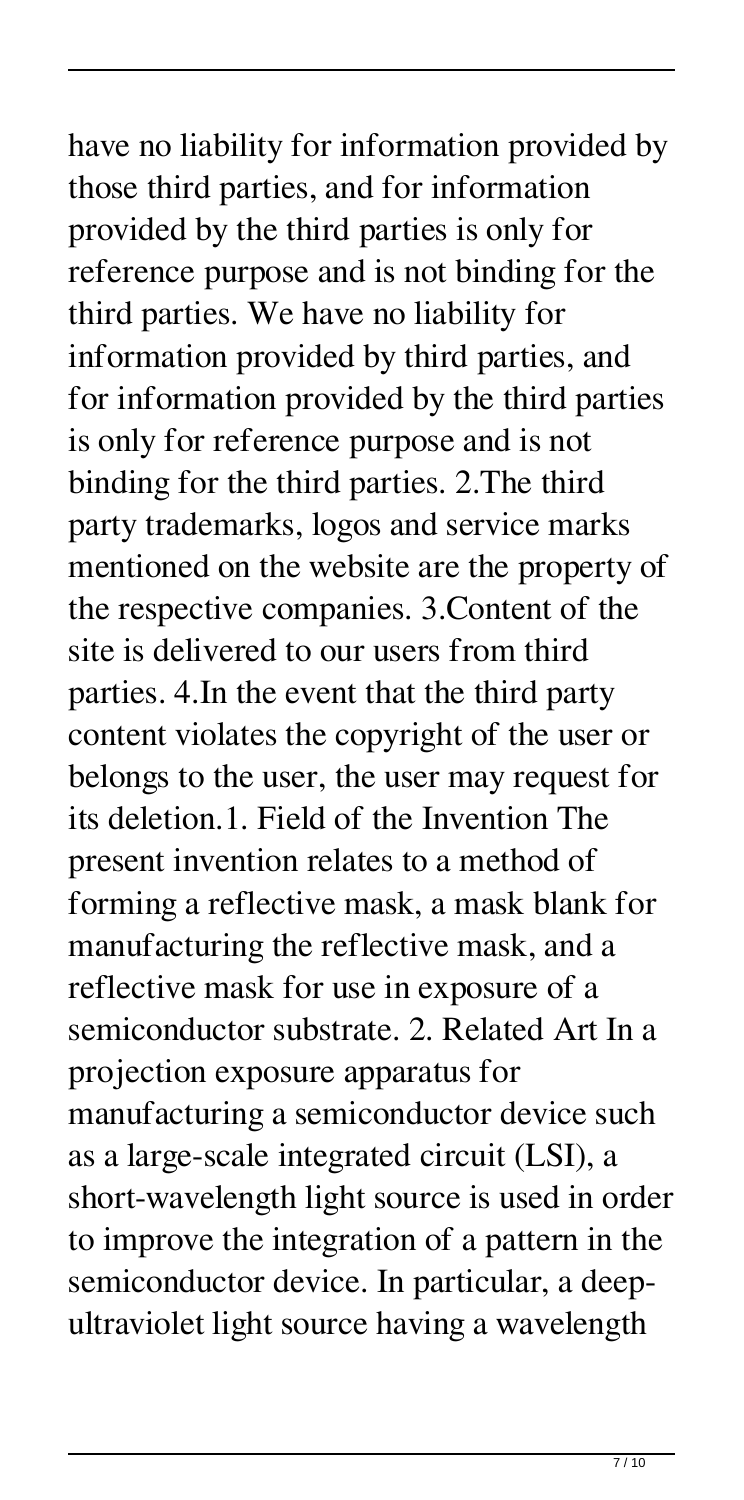of not more than 248 nm is available. In order to transfer a pattern having a fine line width of less than 0.5 μm by using such a deep-ultraviolet light source, a method is used in which exposure is performed in combination with an immersion exposure process using water (see JP-A-11-267181). In the immersion exposure process, exposure of the substrate is performed while the substrate is held in a bath filled with pure water or a solution containing a specific organic solvent. Therefore, even when the substrate is held with the substrate surface facing upward, exposure of the substrate to the deep-ultraviolet light can be performed without any failure of the immersion exposure process. In the immersion exposure process, therefore, the water or the like does not adhere to the mask surface, and the pattern formed on the mask is not soiled, compared with when the immersion exposure process is performed with the mask held directly above the substrate. This allows the pattern to be transferred with higher accuracy than when the immersion exposure process is performed with the mask held directly above the substrate. In recent years, however, a greater width of the line width is required for the pattern formed on the mask.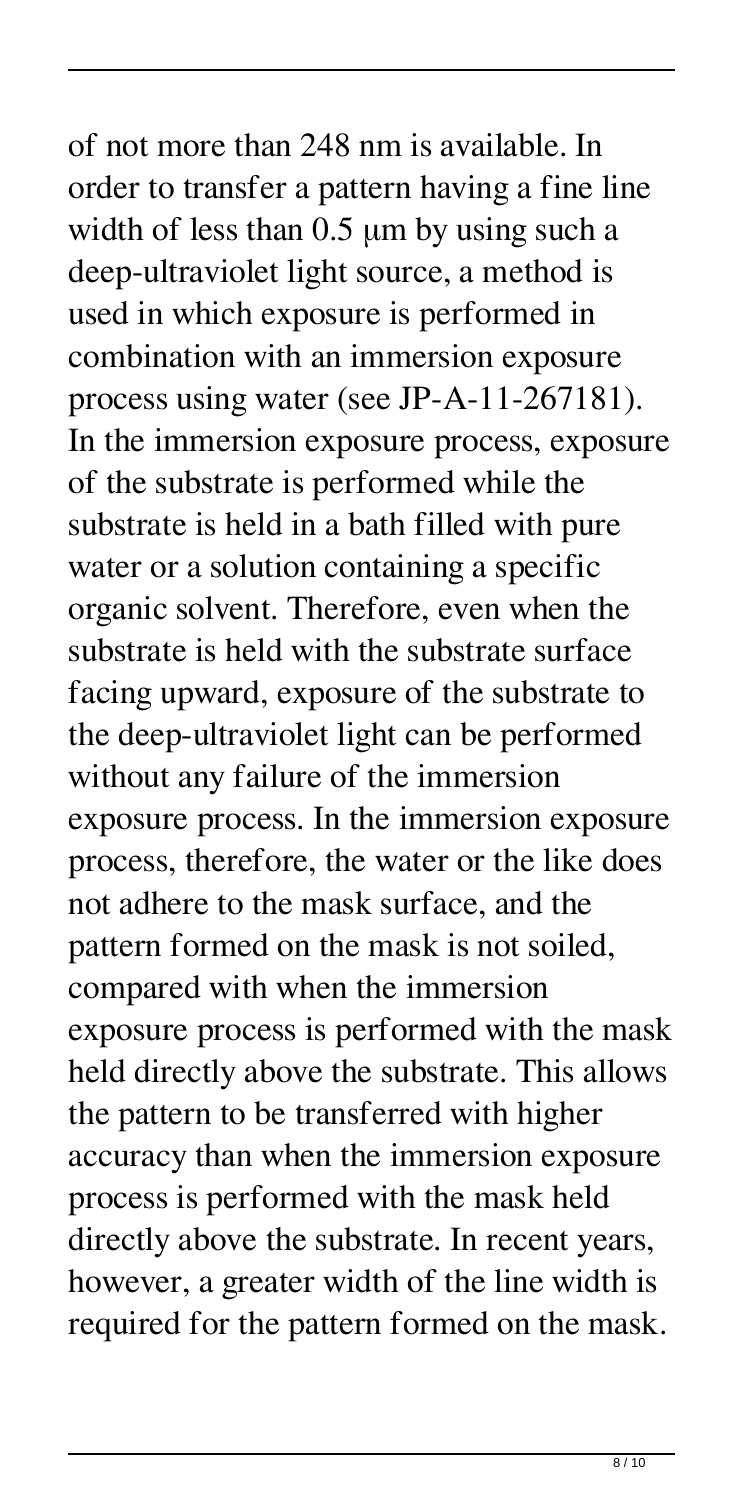For this reason, a phase shift mask is mainly used in order to form the pattern having a fine line width. As the phase shift mask, a mask in which a material whose optical constant is higher than that of quartz is used as the phase shift film has been developed (see, e.g., JP-A-6-198277). In general, however, when an